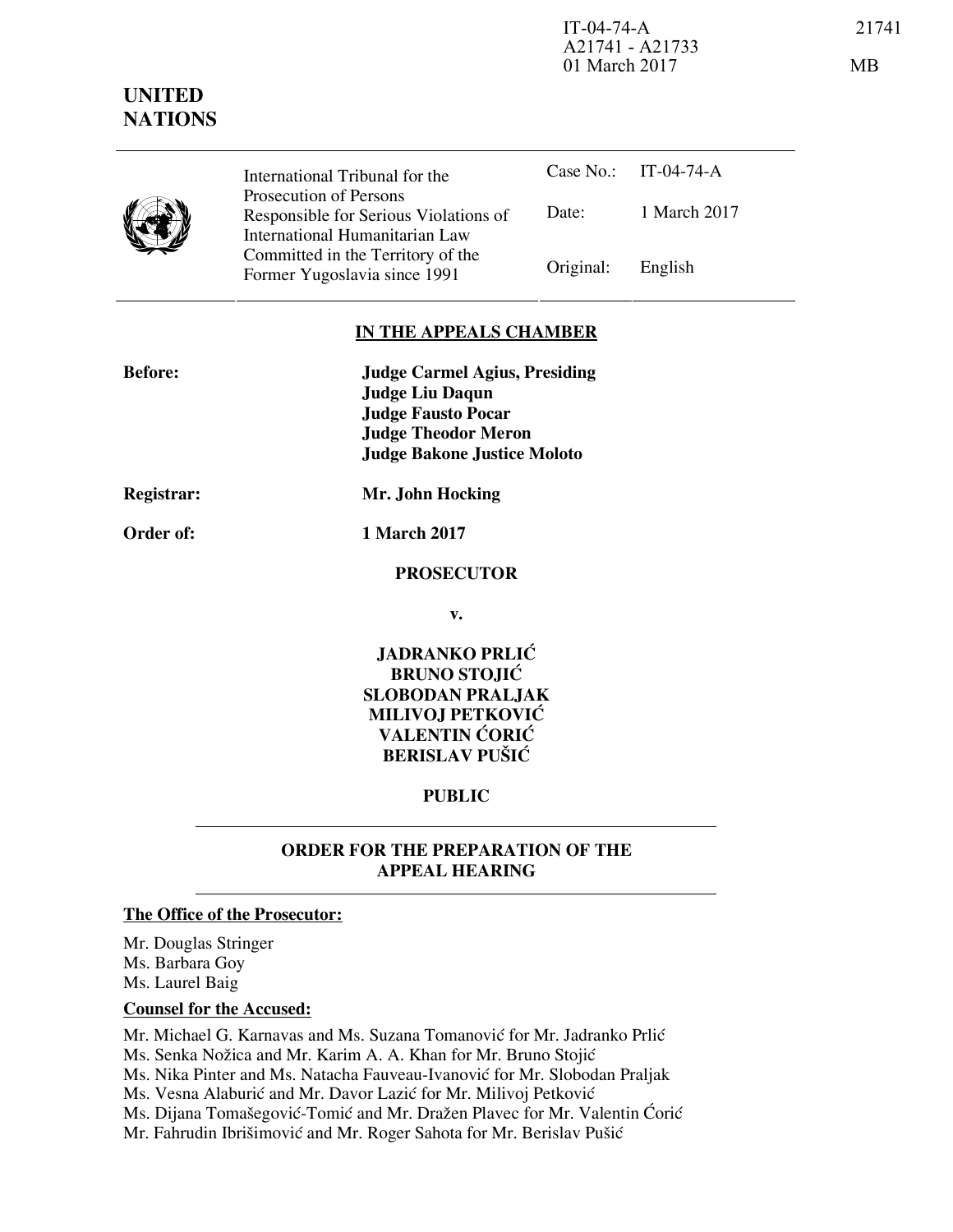**THE APPEALS CHAMBER** of the International Tribunal for the Prosecution of Persons Responsible for Serious Violations of International Humanitarian Law Committed in the Territory of the former Yugoslavia since 1991 ("Appeals Chamber" and "Tribunal", respectively);

**BEING SEISED** of the appeals lodged by Jadranko Prlić ("Prlić"),<sup>1</sup> Bruno Stojić ("Stojić"),<sup>2</sup> Slobodan Praljak ("Praljak"),<sup>3</sup> Milivoj Petković ("Petković"),<sup>4</sup> Valentin Ćorić ("Ćorić"),<sup>5</sup> Berislav Pušić ("Pušić"),<sup>6</sup> and the Office of the Prosecutor ("Prosecution")<sup>7</sup> (jointly, "Appeals") against the judgement rendered in this case by Trial Chamber III of the Tribunal ("Trial Chamber") on 29 May  $2013$ ;<sup>8</sup>

**NOTING** the "Scheduling Order for Appeal Hearing", issued on 15 December 2016, which ordered that the appeal hearing in this case take place on 20-24 and 27-28 March 2017 in Courtroom  $I$ :<sup>9</sup>

**RECALLING** that in the Scheduling Order, the Appeals Chamber informed the parties that a timetable for the hearing would be provided in due course and that other modalities of the appeal hearing, including any questions the parties may be invited to address, would be specified by further order; $10$ 

**INFORMS** the parties that the timetable for the appeal hearing shall be as follows, subject to adjustments as appropriate:

#### **Monday, 20 March 2017**

09:30-09:45 Introductory Statement by the Presiding Judge (15 minutes)

<sup>-</sup>1 Jadranko Prlić's Notice of Appeal, 5 August 2014; Jadranko Prlić's Corrigendum to His Notice of Appeal, 13 January 2015; Jadranko Prlić's Appeal Brief, 12 January 2015 (confidential; public redacted version filed on 29 July 2015); Jadranko Prlić's Corrigendum to His Appeal Brief, 6 March 2015 (confidential).

<sup>2</sup> Bruno Stojić's Notice of Appeal, 4 August 2014; Bruno Stojić's Appellant's Brief, 12 January 2015 (confidential; public redacted version filed on 28 July 2015).

<sup>3</sup> Slobodan Praljak's Notice of Appeal, 28 June 2013; Corrigendum to Slobodan Praljak's Notice of Appeal with Annex, 29 July 2013; Slobodan Praljak's Appeal Brief with Annexes, 12 January 2015 (confidential; public redacted version filed on 29 July 2015); Corrigendum to Slobodan Praljak's Appeal Brief, 5 February 2015 (confidential).<br><sup>4</sup> Militari Betkević's Notice of Appeal, 5 Avevet 2014; Militari Betkević's Appeal Brief, 12 January

Milivoj Petković's Notice of Appeal, 5 August 2014; Milivoj Petković's Appeal Brief, 12 January 2015 (confidential; public redacted version filed on 29 July 2015); Corrigendum to Milivoj Petković's Appeal Brief, 30 January 2015 (confidential).

<sup>5</sup> Re-Filed Notice of Appeal Filed on Behalf of Mr. Valentin Ćorić, 23 December 2014; Appellant's Brief of Valentin Ćorić, 12 January 2015 (confidential; public redacted version filed on 23 March 2016); Corrigendum to Appellant's Brief of Valentin Ćorić, 12 January 2015 (confidential).<br>
<sup>6</sup> Be Filips of the Notice of Appell on Behelf of Bericley By

Re-Filing of the Notice of Appeal on Behalf of Berislav Pušić, 13 March 2014; Appeal Brief of Berislav Pušić, 12 January 2015 (confidential; public redacted version filed on 28 July 2015).

<sup>7</sup> Prosecution's Notice of Appeal, 27 August 2013; Prosecution's Appeal Brief, 12 January 2015 (confidential; public redacted version filed on 29 July 2015).

<sup>8</sup> *Prosecutor v. Jadranko Prli} et al.*, Case No. IT-04-74-T, Judgement, 29 May 2013.

<sup>9</sup> Scheduling Order for Appeal Hearing, 15 December 2016 ("Scheduling Order"), p. 1.

Scheduling Order, p. 1.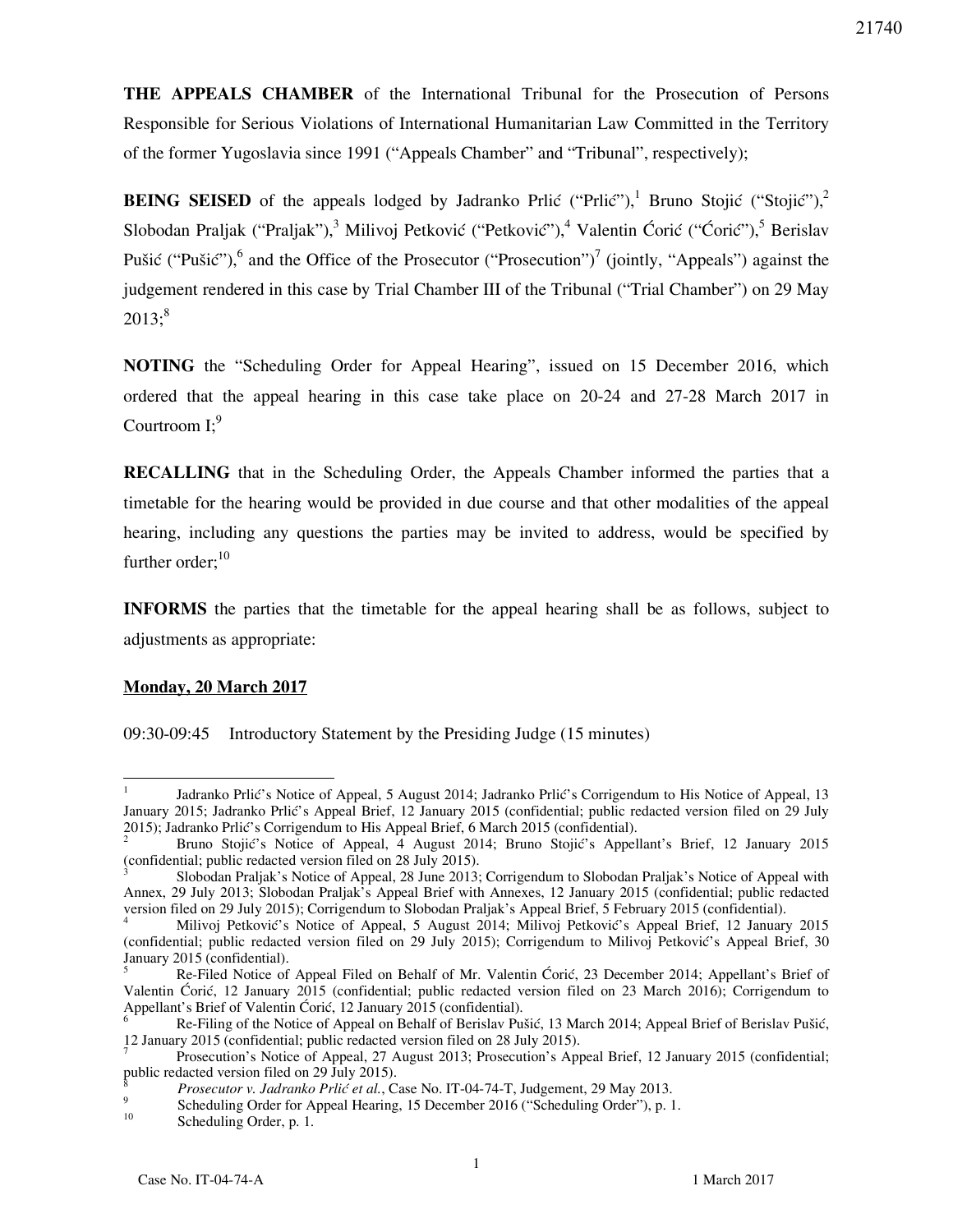# **Appeal of Jadranko Prli}**

- $09:45-10:45$  Submissions of Jadranko Prlić (1 hour)
- *10:45-11:00 Pause (15 minutes)*
- 11:00-12:00 Resumed Submissions of Jadranko Prlić (1 hour)
- 12:00-13:00 Response of the Prosecution (1 hour)
- *13:00-14:30 Pause (1 hour, 30 minutes)*
- 14:30-15:30 Resumed Response of the Prosecution (1 hour)
- $15:30-16:00$  Reply of Jadranko Prlić (30 minutes)

#### **Tuesday, 21 March 2017**

#### **Appeal of Bruno Stojić**

- $09:30-11:30$  Submissions of Bruno Stojić (2 hours)
- *11:30-12:00 Pause (30 minutes)*
- 12:00-13:00 Response of the Prosecution (1 hour)
- *13:00-14:30 Pause (1 hour, 30 minutes)*
- 14:30-15:30 Resumed Response of the Prosecution (1 hour)
- 15:30-16:00 Reply of Bruno Stojić (30 minutes)

#### **Wednesday, 22 March 2017**

#### **Appeal of Slobodan Praljak**

- 09:30-11:30 Submissions of Slobodan Praljak (2 hours)
- *11:30-12:00 Pause (30 minutes)*
- 12:00-13:00 Response of the Prosecution (1 hour)
- *13:00-14:30 Pause (1 hour, 30 minutes)*
- 14:30-15:30 Resumed Response of the Prosecution (1 hour)

Case No. IT-04-74-A 1 March 2017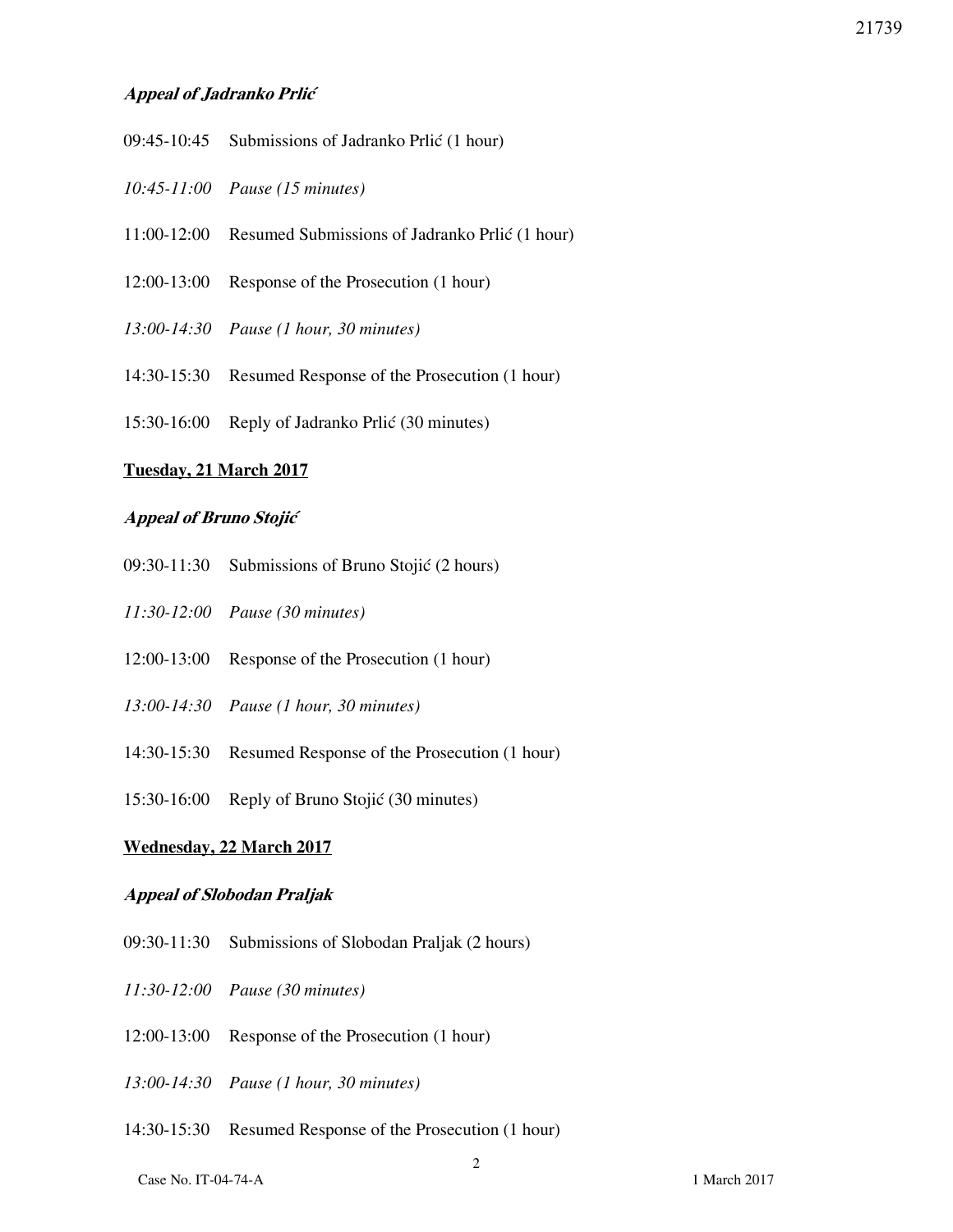15:30-16:00 Reply of Slobodan Praljak (30 minutes)

## **Thursday, 23 March 2017**

# **Appeal of Milivoj Petković**

- $09:30-11:30$  Submissions of Milivoj Petković (2 hours)
- *11:30-12:00 Pause (30 minutes)*
- 12:00-13:00 Response of the Prosecution (1 hour)
- *13:00-14:30 Pause (1 hour, 30 minutes)*
- 14:30-15:30 Resumed Response of the Prosecution (1 hour)
- 15:30-16:00 Reply of Milivoj Petković (30 minutes)

## **Friday, 24 March 2017**

# **Appeal of Valentin Coric**

- 09:30-11:30 Submissions of Valentin Ćorić (2 hours)
- *11:30-12:00 Pause (30 minutes)*
- 12:00-13:00 Response of the Prosecution (1 hour)
- *13:00-14:30 Pause (1 hour, 30 minutes)*
- 14:30-15:30 Resumed Response of the Prosecution (1 hour)
- $15:30-16:00$  Reply of Valentin Ćorić (30 minutes)

## **Monday, 27 March 2017**

## **Appeal of Berislav Pušić**

- $09:30-11:30$  Submissions of Berislav Pušić (2 hours)
- *11:30-12:00 Pause (30 minutes)*
- 12:00-13:00 Response of the Prosecution (1 hour)
- *13:00-14:30 Pause (1 hour, 30 minutes)*

Case No. IT-04-74-A 1 March 2017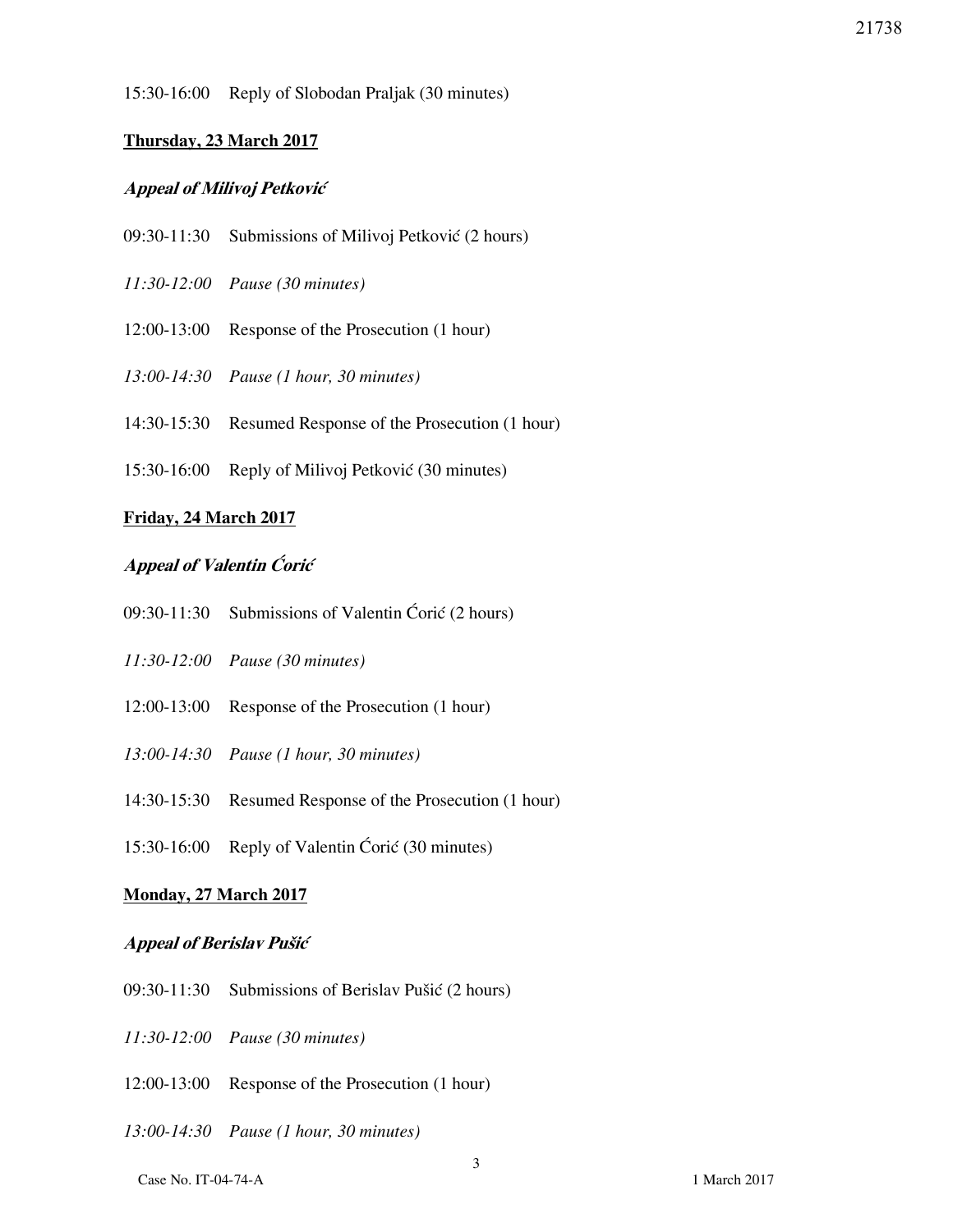- 14:30-15:30 Resumed Response of the Prosecution (1 hour)
- $15:30-16:00$  Reply of Berislav Pušić (30 minutes)

## **Tuesday, 28 March 2017**

#### **Appeal of the Prosecution**

- 09:00-11:00 Submissions of the Prosecution (2 hours)
- *11:00-11:30 Pause (30 minutes)*
- 11:30-12:00 Response of Jadranko Prlić (30 minutes)
- 12:00-12:30 Response of Bruno Stojić (30 minutes)
- 12:30-13:00 Response of Slobodan Praljak (30 minutes)
- *13:00-14:00 Pause (1 hour)*
- 14:00-14:30 Response of Milivoj Petković (30 minutes)
- 14:30-15:00 Response of Valentin Ćorić (30 minutes)
- 15:00-15:30 Response of Berislav Pušić (30 minutes)
- *15:30-16:00 Pause (30 minutes)*
- 16:00-16:30 Reply of the Prosecution (30 minutes)
- 16:30-16:40 Personal address by Jadranko Prli} (10 minutes) *(optional)*
- 16:40-16:50 Personal address by Bruno Stojić (10 minutes) *(optional)*
- 16:50-17:00 Personal address by Slobodan Praljak (10 minutes) *(optional)*
- 17:00-17:10 Personal address by Milivoj Petković (10 minutes) *(optional)*
- 17:10-17:20 Personal address by Valentin Ćorić (10 minutes) *(optional)*
- 17:20-17:30 Personal address by Berislav Pu{i} (10 minutes) *(optional)*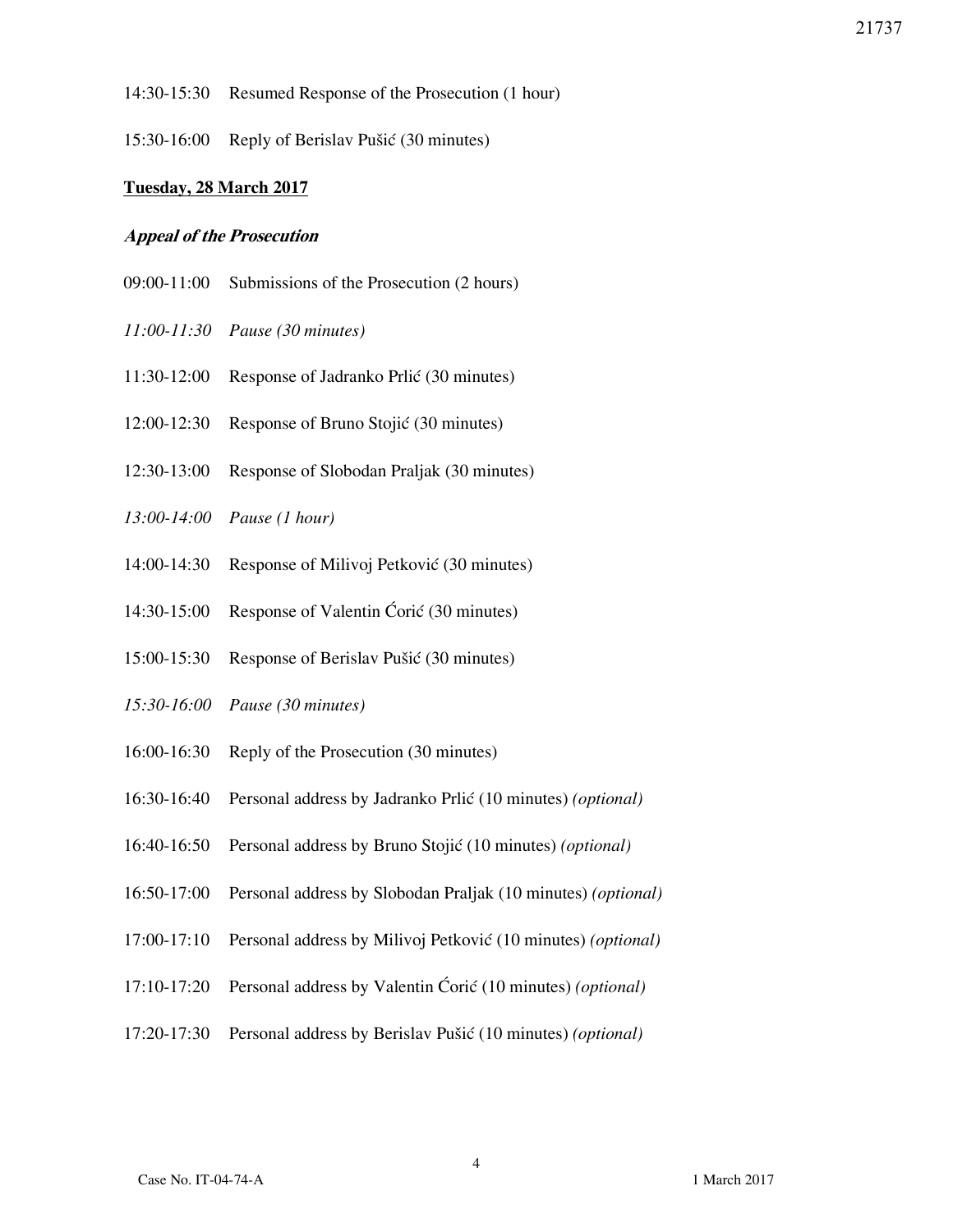**CONSIDERING** the need to ensure that the time allotted for the appeal hearing is used as efficiently as possible;

**RECALLING** that the parties are expected to focus their oral arguments on the grounds of appeal raised in their briefs and that an appeal hearing is not the occasion for presenting new arguments on the merits of the case; $^{11}$ 

**EMPHASISING** that the present order in no way expresses the Appeals Chamber's views on the merits of the Appeals or limits its discretion to raise further questions in writing prior to the hearing, or orally during the hearing, as the case may require;

**HEREBY INFORMS** the parties that, during the course of the appeal hearing, in addition to other matters advanced in their submissions or that the Appeals Chamber may wish to raise, they, as indicated below, are invited, with references to the Trial Chamber's findings and the evidence on the record, where relevant, to discuss:

1. (Prlić, Stojić, Praljak, Petković, Ćorić, Pušić, and the Prosecution) as a legal matter, whether the Trial Chamber erred in inquiring into the existence of a state of occupation on the basis that there was no armed conflict in some places and on some dates,<sup>12</sup> or whether such inquiry was necessary on the basis that people in and property on occupied territory are afforded additional or other protection under the Geneva Conventions;<sup>13</sup>

2. (Stojić, Praljak, and the Prosecution) any impact that the alleged errors regarding the Trial Chamber's legal findings on the destruction of the Old Bridge of Mostar as a crime of wanton destruction of property (Count 20)<sup>14</sup> may have on its findings that the destruction also constituted the crimes of persecution (Count 1)<sup>15</sup> and unlawful infliction of terror on civilians (Count 25);<sup>16</sup>

3. (Stojić, Praljak, and the Prosecution) the basis for the Trial Chamber's finding that during the attack on Duša on 18 January 1993, HVO forces intended to cause serious bodily harm to the civilians who had taken refuge in Enver Sljivo's house, harm which they could reasonably have

 $\frac{1}{11}$ *Prosecutor v. Vujadin Popović et al.*, Order for the Preparation of the Appeal Hearing, 6 November 2013, p. 1; *Prosecutor v. Nikola [ainovi} et al.*, Order for the Preparation of the Appeal Hearing, 20 February 2013, p. 1.

<sup>&</sup>lt;sup>12</sup> See Trial Judgement, Vol. 3, para. 575.<br><sup>13</sup> See Trial Judgement, Vol. 1, para. 106

<sup>&</sup>lt;sup>13</sup> See Trial Judgement, Vol. 1, paras 106-107, Vol. 3, para. 576.

See Praljak's Appeal Brief, paras 290-296; Stojić's Response Brief, paras 154-163; Praljak's Response Brief, paras 153-154; Trial Judgement, Vol. 3, paras 1581-1587.

<sup>&</sup>lt;sup>15</sup> See Praljak's Appeal Brief, para. 280; Trial Judgement, Vol. 3, paras 1711-1713.<br><sup>16</sup> See Praceaution's Bank: Brief, paras 144, 147, 150; Trial Judgement, Vol. 3, para

See Prosecution's Reply Brief, paras 144, 147, 150; Trial Judgement, Vol. 3, paras 1690, 1692.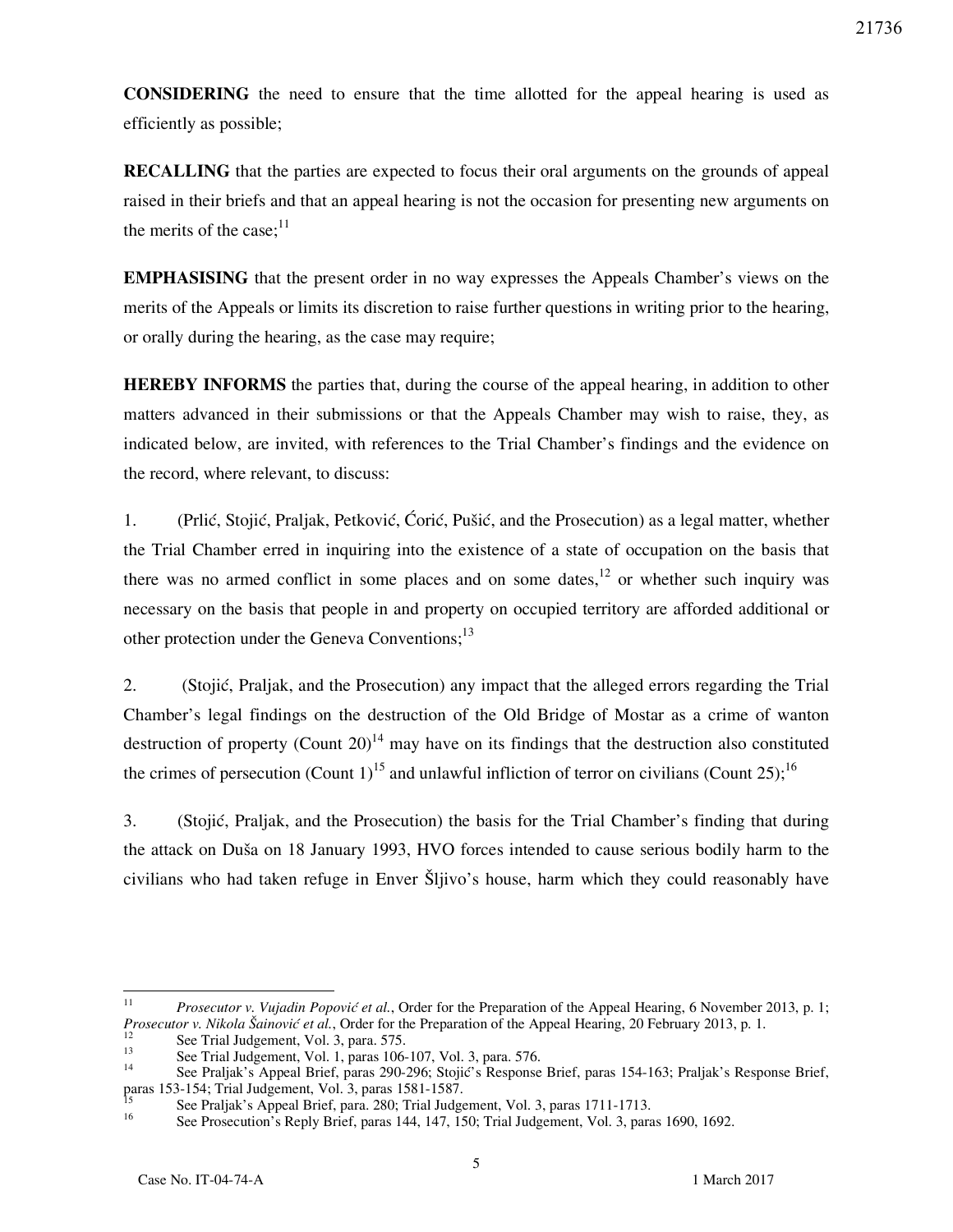foreseen could cause their deaths, and indicate the specific nature of the alleged error, if any, as well as its impact, if any, on this finding;  $17$ 

4. (Prlić, Stojić, Praljak, Petković, Ćorić, Pušić, and the Prosecution) if the Trial Chamber's finding on the intent of HVO forces with regard to the deaths of the civilians who had taken refuge in Enver Šljivo's house in Duša is overturned, and if its finding that this incident constituted the crimes of murder and wilful killing are consequently reversed,  $18$  the impact on the following:

(a) the scope of the common criminal plan of the joint criminal enterprise in this case;

(b) the *mens rea* of Prlić, Stojić, Praljak, Petković, Ćorić, and Pušić for murder under the first category of joint criminal enterprise; and

(c) the *mens rea* of Prlić, Stojić, Praljak, Petković, Ćorić, and Pušić for murder under the third category of joint criminal enterprise *(i.e.* the *mens rea* of Prlic and Coric as found by the Trial Chamber<sup>19</sup> as well as the *mens rea* of Prlić, Stojić, Praljak, Petković, Ćorić, and Pušić as alleged by the Prosecution under its first ground of appeal<sup>20</sup>). In relation to this:

(i) Prlić, Stojić, Praljak, Petković, and the Prosecution are further invited to discuss, along with other relevant evidence on the trial record, if any, the significance of  $\tilde{Z}$ eljko  $\tilde{S}$ iljeg's report of 28/29 January 1993 (Exhibit P01351) in relation to the assessment of Prlić's, Stojić's, Praljak's, and Petković's ability to foresee murder and wilful killing under the third category of joint criminal enterprise, taking into account all the information it contains regarding killings and mistreatment, as well as the issue of who was privy to its contents; and

(ii) Coric and the Prosecution are further invited to discuss, along with other relevant evidence on the trial record, if any, the significance of Exhibits P01414 and P01393 in relation to the assessment of Ćorić's ability to foresee murder under the third category of joint criminal enterprise;

5. (Prlić, Stojić, Praljak, Petković, Ćorić, and the Prosecution) the basis for the Trial Chamber's finding that the property destruction caused during the attacks on the villages of Duša,

 $17\,$ See Stojić's Appeal Brief, paras 393-397; Praljak's Appeal Brief, paras 185-199; Prosecution's Response Brief (Stojić), paras 359-363; Prosecution's Response Brief (Praljak), paras 125-131; Stojić's Reply Brief, paras 77-78; Praljak's Reply Brief, paras 65-66; Trial Judgement, Vol. 3, paras 663, 711 and references cited therein. See also Prosecution's Appeal Brief, paras 325-330; Stojić's Response Brief, paras 149-153; Praljak's Response Brief, paras 146-151; Prosecution's Reply Brief, paras 138-142.

<sup>&</sup>lt;sup>18</sup> Trial Judgement, Vol. 3, paras 663, 711.

<sup>19</sup> Trial Judgement, Vol. 3, paras 283-284, 288, 1020-1021.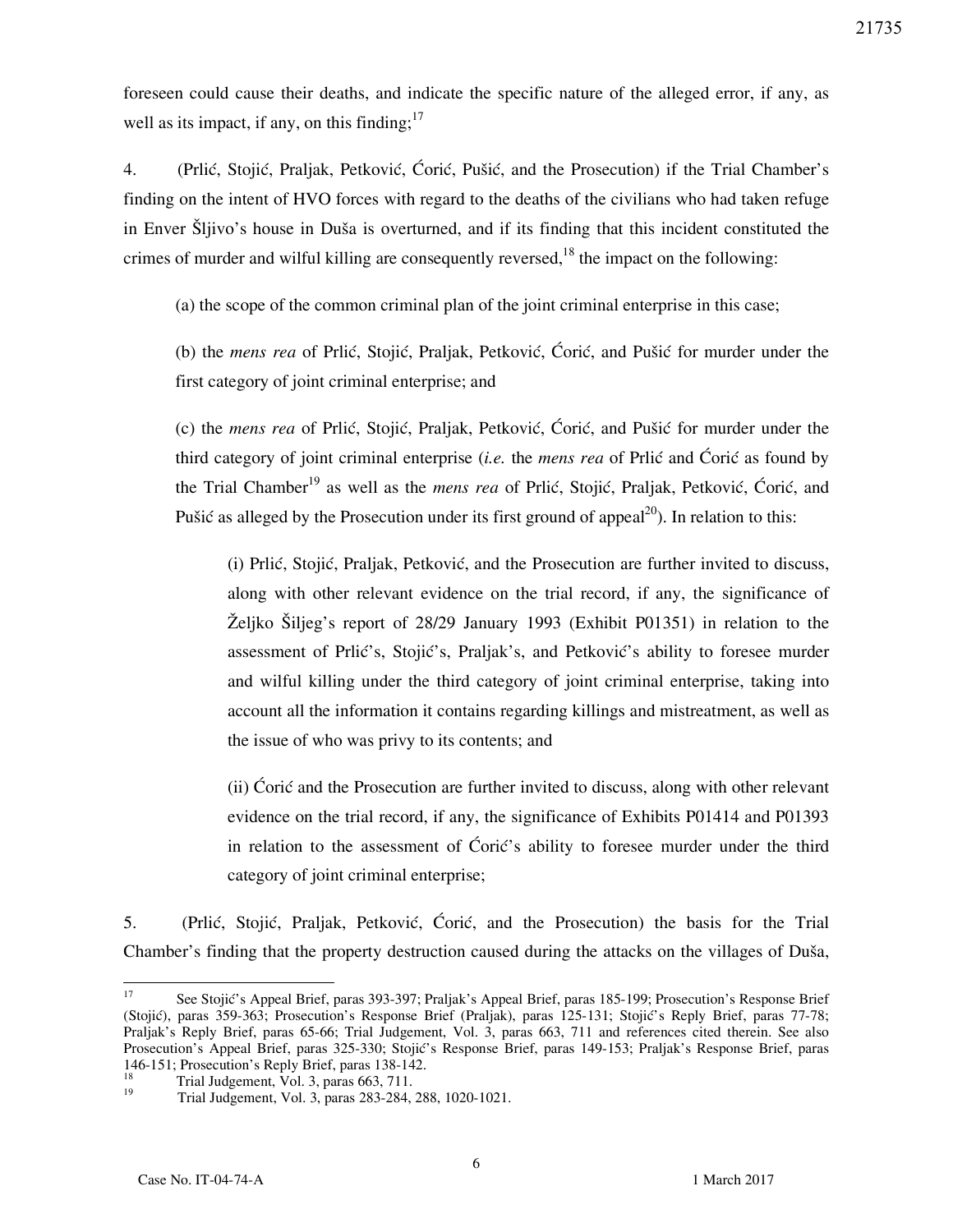Hrasnica, Ždrimci, and Uzričje was wanton and not justified by military necessity,<sup>21</sup> and whether there would be any effect, if this finding were overturned, on the finding that the property destruction caused during attacks on several localities in Gornji Vakuf Municipality was "extensive"; $^{22}$ 

6. (Praljak and the Prosecution) whether the evidence (with particular reference to Exhibits P06068 and P06073) establishes that Praljak knew that UNPROFOR was seeking access to Stupni Do between 23 and 25 October 1993 and that he sought to prevent such access;  $^{23}$ 

7. (Praljak and the Prosecution) whether Praljak was aware of the bad conditions of confinement of such serious nature that they amounted to crimes at Dretelj Prison and Gabela Prison from the date of his appointment as Commander of the Main Staff; $^{24}$ 

8. (Stojić, Praljak, Petković, and the Prosecution) whether, in convicting Stojić, Praljak, and Petković of the crime of unlawful infliction of terror on civilians under Count 25 of the Indictment, the Trial Chamber made the necessary findings in relation to their specific intent to spread terror among the civilian population, and what the impact would be if the Appeals Chamber found that the Trial Chamber failed to provide a reasoned opinion in this regard;<sup>25</sup>

9. (Pušić and the Prosecution) the basis for the Trial Chamber's findings that Pušić had the power to resolve problems related to conditions of confinement and mistreatment of detainees in the network of HVO detention centres; $^{26}$  and

10. (Prlić, Stojić, Praljak, Petković, Ćorić, and the Prosecution) what the effect would be, if any, on the appeals of Prlić, Stojić, Praljak, Petković, and Ćorić, respectively, regarding their convictions pursuant to the third category of joint criminal enterprise, $27$  if the Appeals Chamber

<sup>20</sup> <sup>20</sup> See, in particular, Prosecution's Appeal Brief, paras 60-66, 68-71, 81-84, 103-108, 119-122, 140-145, 156- 159, 173-175, 177, 179-184, 191-194, 208-214, 219-222, 226-229, 236-242, 250-259, 268-276.

See Prosecution's Appeal Brief, paras 325-330; Stojić's Response Brief, paras 149-153; Praljak's Response Brief, paras 146-151; Prosecution's Reply Brief, paras 138-142; Trial Judgement, Vol. 3, paras 1569-1570 and references cited therein.

<sup>&</sup>lt;sup>22</sup> See Trial Judgement, Vol. 3, para. 1568 and references cited therein.<br><sup>23</sup> See Prelight's Annael Brief, paras. 507, 500; Presequitor's Beapon

<sup>23</sup> See Praljak's Appeal Brief, paras 507-509; Prosecution's Response Brief (Praljak), paras 250-251; Trial Judgement, Vol. 4, para. 621.

<sup>&</sup>lt;sup>24</sup> See Praljak's Appeal Brief, paras 516-517; Trial Judgement, Vol. 4, paras 599-614.<br><sup>25</sup> See Stoiiá's Appeal Brief, para. 214: Praljak's Appeal Brief, paras 277, 270; Pra

See Stojić's Appeal Brief, para. 214; Praljak's Appeal Brief, paras 277-279; Prosecution's Response Brief (Stojić), paras 184-185; Prosecution's Response Brief (Praljak), para. 198; Trial Judgement, Vol. 4, paras 431, 630.

<sup>&</sup>lt;sup>26</sup> Trial Judgement, Vol. 4, para. 1056.

See Prlić's Appeal Brief, paras 630-641; Stojić's Appeal Brief, paras 370-385; Praljak's Appeal Brief, paras 346-357, 523-534; Petković's Appeal Brief, paras 365-409; Ćorić's Appeal Brief, paras 186-210.